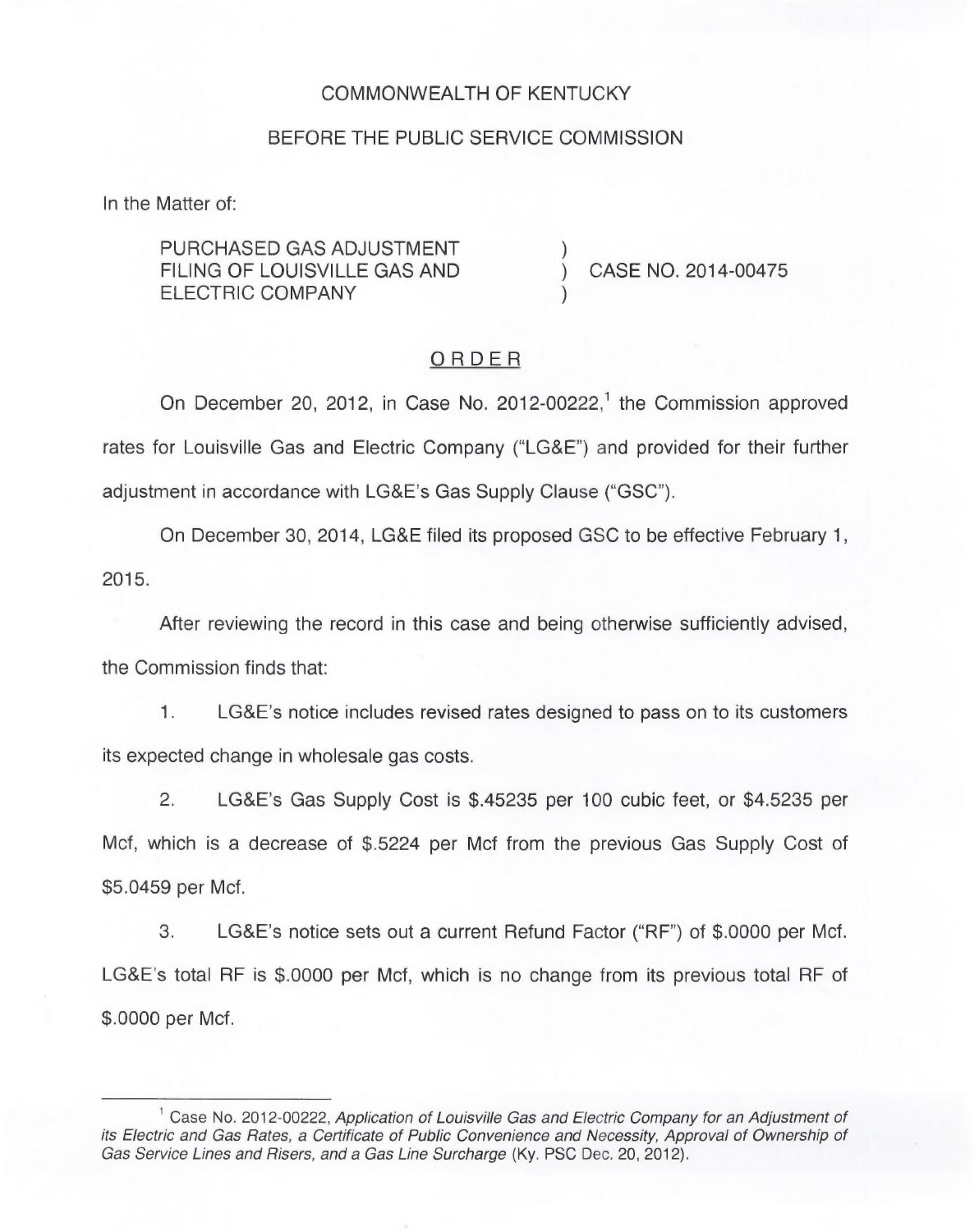4. LG&E's notice sets out a current Gas Cost Actual Adjustment ("GCAA") of (\$.2297) per Mcf. LG8 E's total GCAA is \$.4141 per Mcf, which is a decrease of \$.1609 per Mcf from the previous total GCAA of \$.5750 per Mcf.

5. LG&E's notice sets out a \$.0123 per Mcf current Gas Cost Balance Adjustment ("GCBA"), which is an increase of \$.0707 per Mcf from the previous GCBA of (\$.0584) per Mcf.

6. LG8E's notice sets out a Performance-Based Rate Recovery Component ("PBRRC") of \$.0452 per Mcf, which is a decrease of \$.0051 per Mcf from the previous PBRRC of \$.0503 per Mcf and which will remain in effect to collect LG8E's portion of PBR savings until January 31, 2016.

7. LG8E's Gas Supply Cost Component ("GSCC") is \$.49951 per 100 cubic feet or \$4.9951 per Mcf, which is a decrease of \$.6177 per Mcf from the prior GSCC of \$5.6128 per Mcf.

8. The rate in the Appendix to this Order is fair, just, and reasonable and should be approved for gas supplied by LG&E on and after February 1, 2015.

IT IS THEREFORE ORDERED that:

 $1.$ The rate in the Appendix to this Order is approved for gas supplied on and after February 1, 2015.

2. Within 20 days of the date of this Order, LG&E shall file with this Commission, using the Commission's electronic Tariff Filing System, revised tariff sheets setting out the rate approved herein and reflecting that it was approved pursuant to this Order.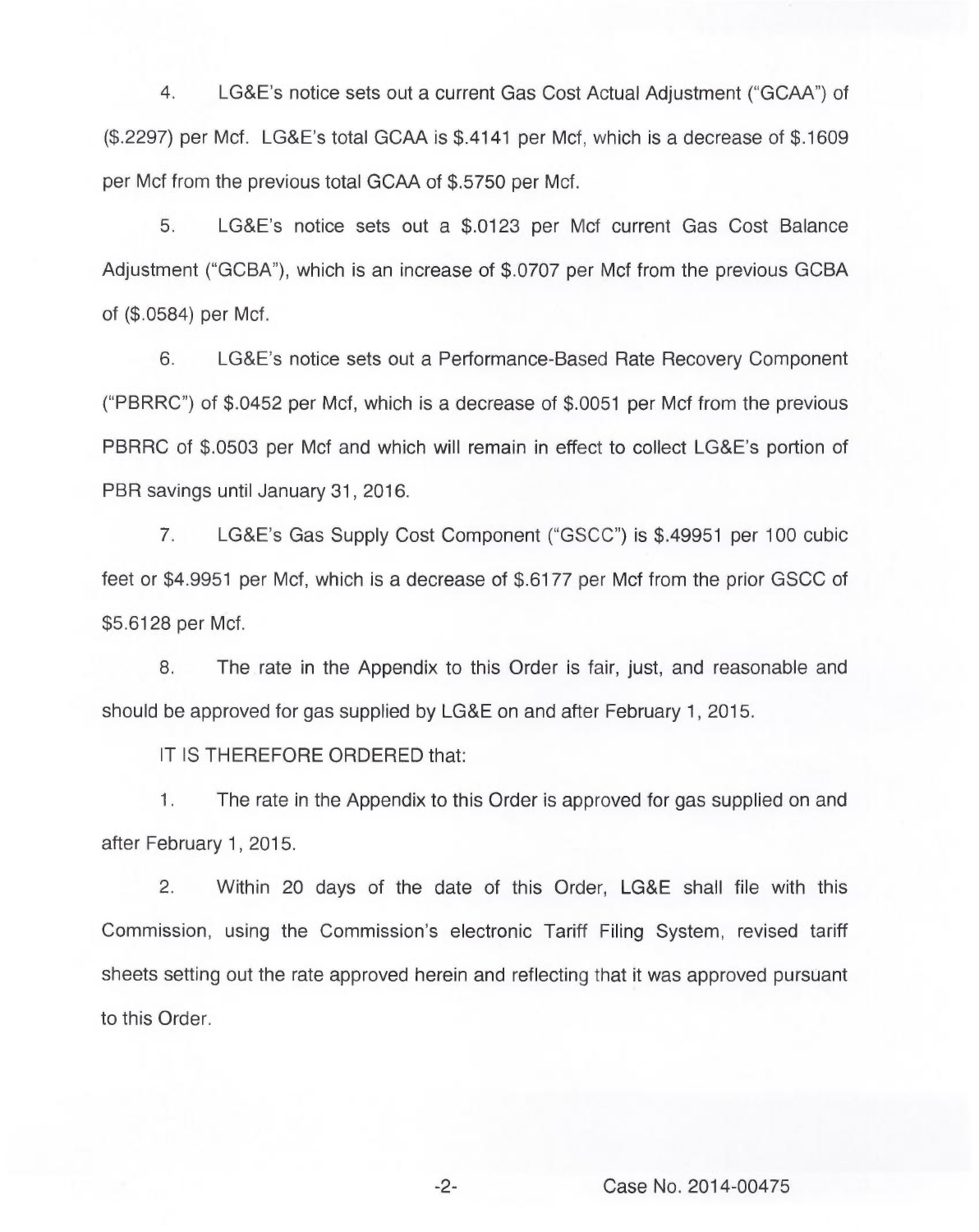| By the Commission                     |  |
|---------------------------------------|--|
| <b>ENTERED</b>                        |  |
| <b>JAN 15 2015</b>                    |  |
| KENTUCKY PUBLIC<br>SERVICE COMMISSION |  |

ATTES Executive Director

Case No. 2014-00475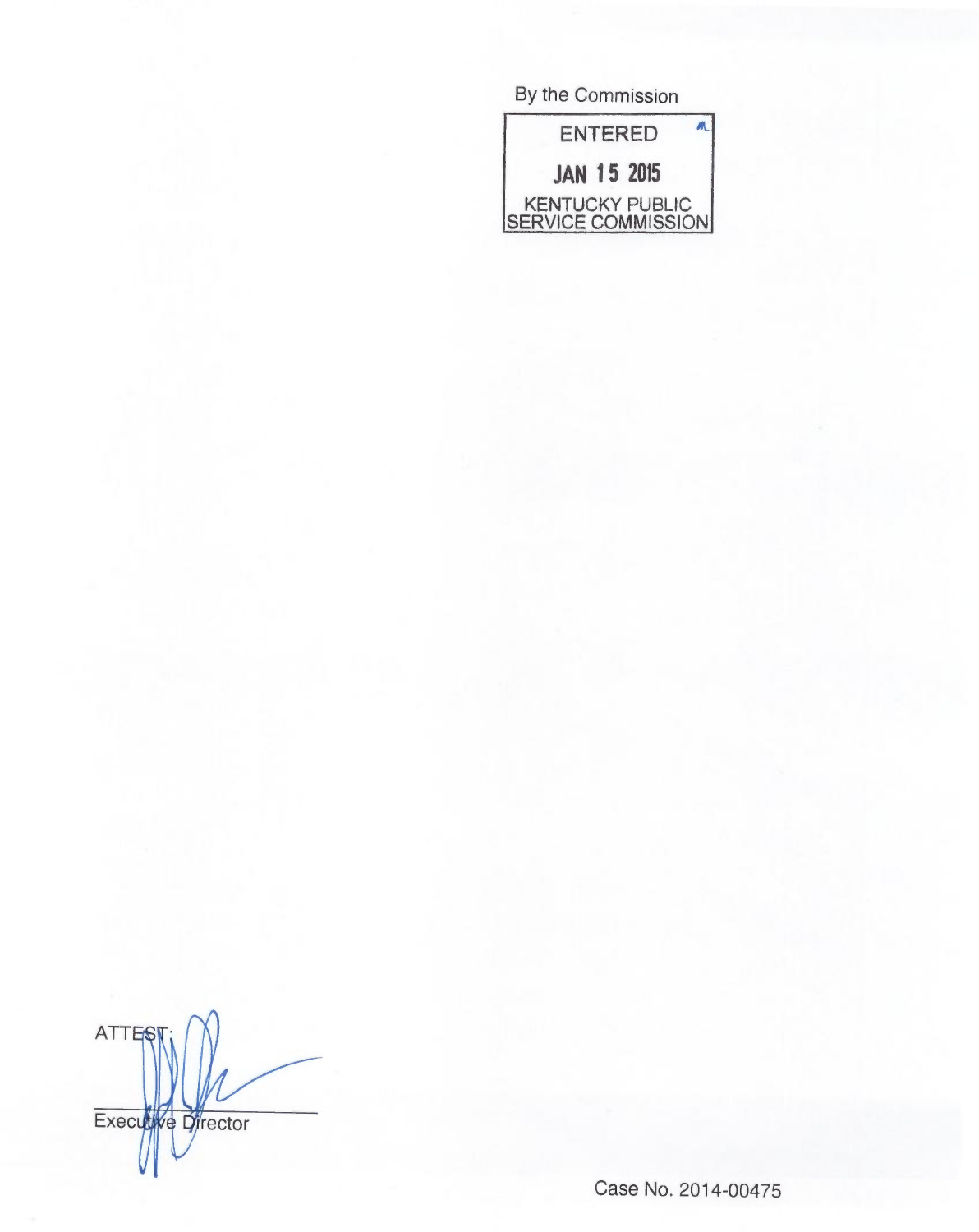## APPENDIX

# APPENDIX TO AN ORDER OF THE KENTUCKY PUBLIC SERVICE COMMISSION IN CASE NO. 2014-00475 DATED JAN 15 2015

The following rates and charges are prescribed for the customers served by Louisville Gas and Electric Company. All other rates and charges not specifically mentioned herein shall remain the same as those in effect under authority of the Commission prior to the effective date of this Order.

## Gas Supply Cost Component

The total Gas Supply Cost Component shall be \$.49951 per 100 cubic feet for gas supplied on and after February 1, 2015.